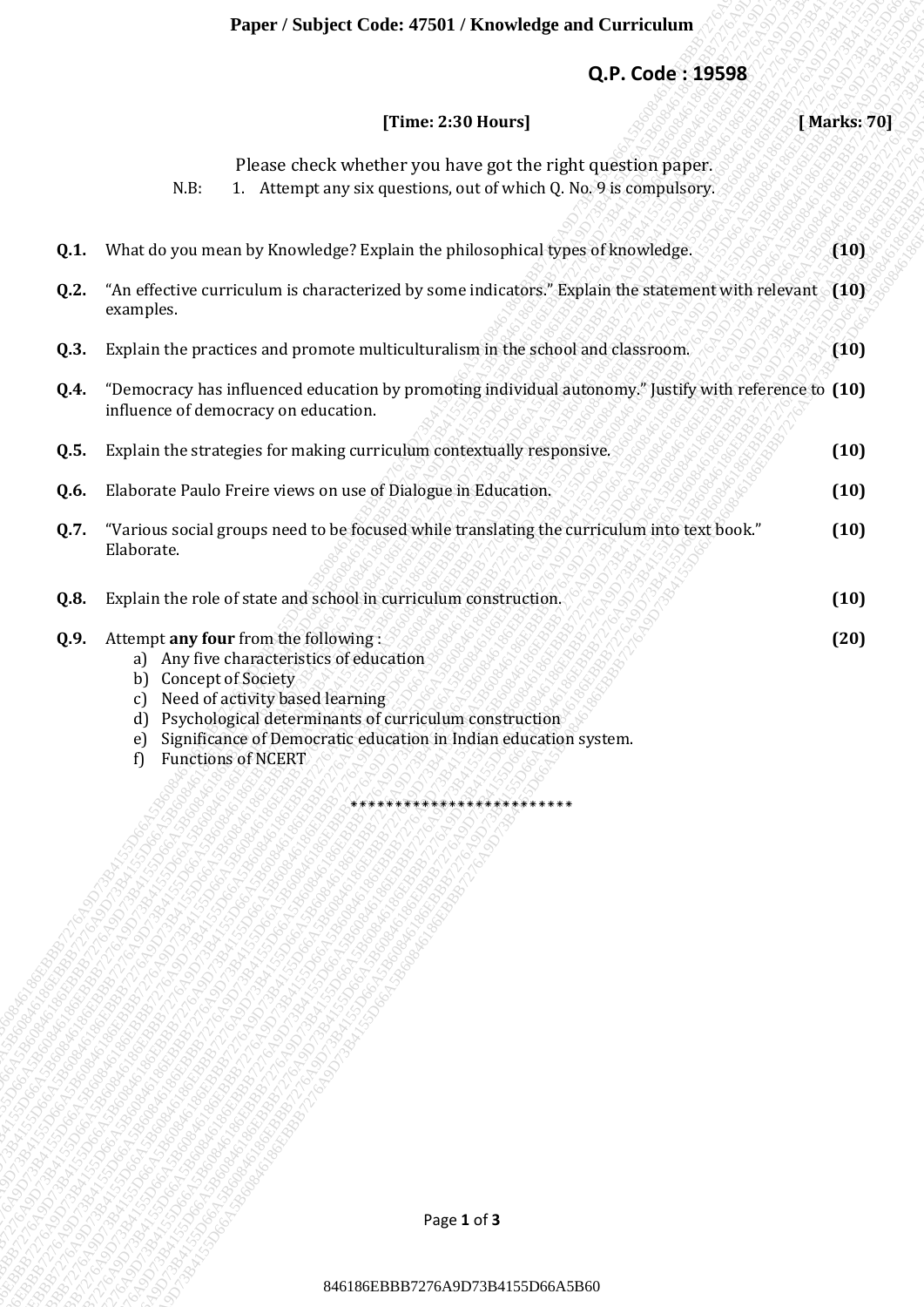## **Q.P. Code : 19598**

|                | Paper / Subject Code: 47501 / Knowledge and Curriculum                                                                                                                                                                                                                                                |                   |
|----------------|-------------------------------------------------------------------------------------------------------------------------------------------------------------------------------------------------------------------------------------------------------------------------------------------------------|-------------------|
|                | Q.P. Code: 19598                                                                                                                                                                                                                                                                                      |                   |
|                |                                                                                                                                                                                                                                                                                                       |                   |
|                | वेळ : २:३० तास                                                                                                                                                                                                                                                                                        | $[\,\,$ गुण : ७०] |
|                | Please check whether you have got the right question paper.<br>मराठी रुपांतर                                                                                                                                                                                                                          |                   |
| $\Pi$ .        | ज्ञान म्हणजे काय ? तात्विक ज्ञानाचे प्रकार स्पष्ट करा.                                                                                                                                                                                                                                                | (30)              |
| प्र.२.         | 'प्रभावी अभ्यासक्रमाची काही निर्देशके असतात.' संपर्क उदाहरणाच्या सहाय्याने विधान स्पष्ट करा.                                                                                                                                                                                                          | (30)              |
| $\Pi$ , $\S$ . | शाळेत व वर्गात बहुसंस्कृतीकतेचे संवर्धन करण्यासाठी उपक्रम स्पष्ट करा.                                                                                                                                                                                                                                 |                   |
| $X.X$ .        | 'वैयक्तिक स्वयत्ततेचे संवर्धन करून लोकशाही शिक्षणास प्रभावित केले आहे.' लोकशाही चा शिक्षणावर परिणाम<br>या संदर्भात समर्थन करा.                                                                                                                                                                        |                   |
| प्र.५.         | अभ्यासक्रमात संदर्भाप्रति प्रतिसादात्मक बनविण्यासाठी कार्यनिती स्पष्ट करा.                                                                                                                                                                                                                            | (30)              |
| Лξ.            | शिक्षणात संवादाचा प्रयोग या बाबत पावलो फ्रायरे यांचा दृष्टिकोन सविस्तर स्पष्ट करा.                                                                                                                                                                                                                    | (30)              |
| प्र.७.         | 'अभ्यासक्रमाचे पाठ्यपुस्तकात रुपांतर करत असताना विविध सामाजिक गटांचा विचार करायला हवा.' सविस्तर<br>स्पष्ट करा.                                                                                                                                                                                        | (30)              |
| Д.             | अभ्यासक्रम रचनेत राज्य व शाळा यांची भूमिका स्पष्ट करा.                                                                                                                                                                                                                                                | (30)              |
| प्र.९.         | खालीलपैकी <b>कोणत्याही चारांवर</b> थोडक्यात लिहा.<br>अ) शिक्षणाची <b>कोणतीही पाच</b> वैशिष्ट्ये<br>ब) समाजाची संकल्पना<br>क) कृती आधारित अध्ययनाची गरज<br>ड) अभ्यासक्रम रचनेची मानशास्त्रीय निर्धारक<br>इ) भारतीय शिक्षण प्रणालीत लोकशाही शिक्षणाचे महत्त्व<br>फ) NCERT ची कार्ये<br>**************** | (30)              |
|                |                                                                                                                                                                                                                                                                                                       |                   |
|                | Page 2 of 3                                                                                                                                                                                                                                                                                           |                   |
|                | 846186EBBB7276A9D73B4155D66A5B60                                                                                                                                                                                                                                                                      |                   |